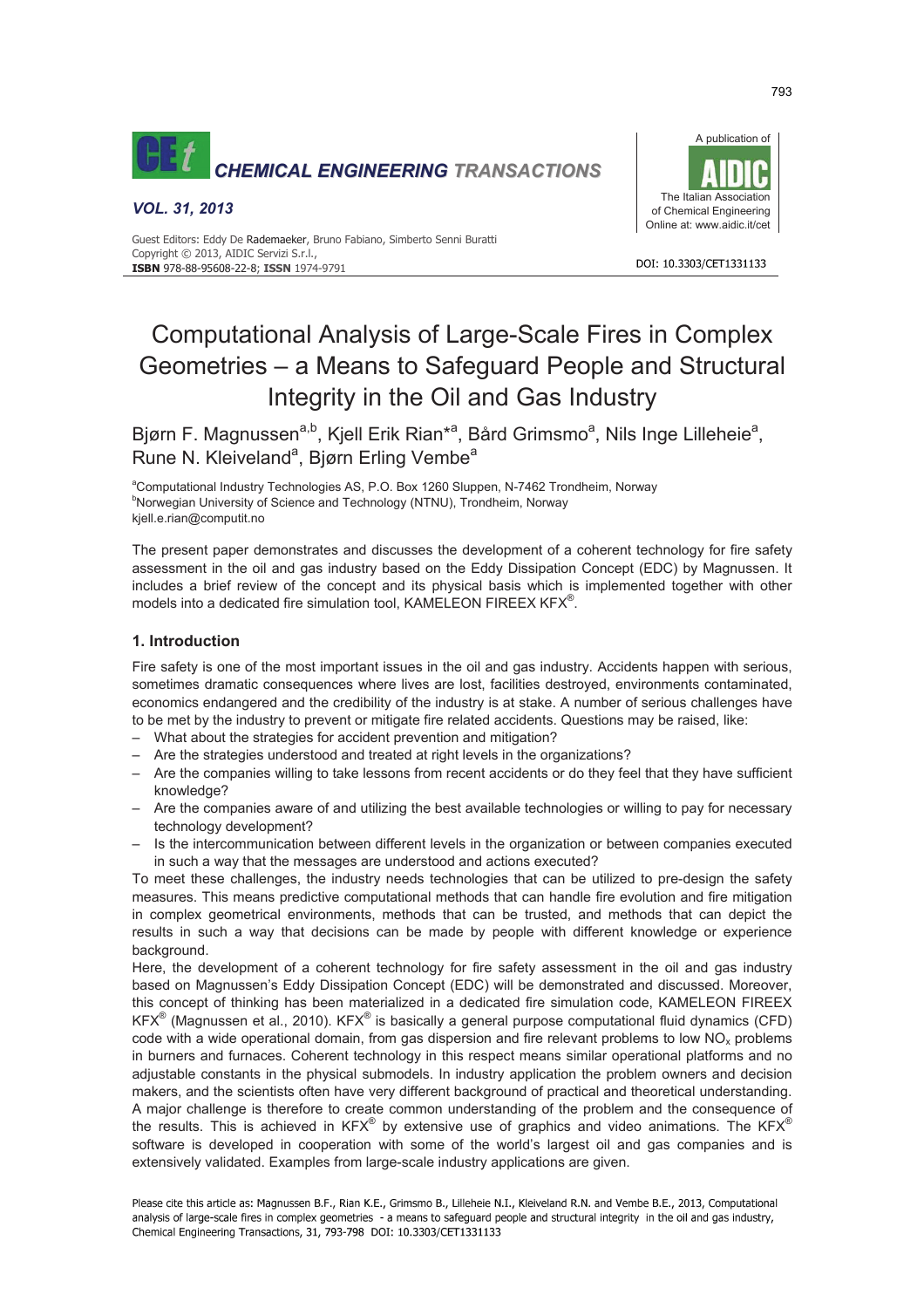## **2. Physics of fires**

The physics of fires is similar to what we find in any turbulent combustion environment, even though the overall timescale and boundary conditions may be very different. The chemical reactions take place in fine structures of the turbulent fluid, i.e. in sheets or vortices whose smallest linear dimension is substantially smaller than one millimeter and where the rate of combustion is largely dominated by the exchange rate of reactants between these structures and the surrounding fluids. The reacting structures may be significant hotter than the surrounding fluid, however under certain conditions the exchange rate between the reacting structures and the surroundings may be so high that the thermal reactions are unable to keep up with the exchange rate, with the consequence of extinction. When modelling fire evolution and fire mitigation, we have to take the preceding into consideration in physical processes occurring in a fire such as the combustion evolution, flame propagation, flame stability, ignition and extinction, soot formation, soot combustion and thermal radiation. In  $KFX^{\otimes}$  the Eddy Dissipation Concept (EDC) forms the basis for the treatment of these processes (Magnussen, 2005).

## **3. Features of EDC**

## **3.1 Characteristics of turbulence**

Turbulent behaviour of inertial systems at every level in the space-time continuum seems to display similar characteristics, like vortex structures and structural inhomogeneities. Consequently one may conceive that the interaction between turbulence in fluid flow at different scales can be modelled by the same concept at every structural level. This philosophy has formed the basis for the ensuing energy cascade model and the fine structure models in the Eddy Dissipation Concept.

#### **3.2 Turbulence energy production and dissipation**

In turbulent flow, energy from the mean flow is transferred through the bigger eddies to the fine structures where mechanical energy is dissipated into heat. In general, high Reynolds number turbulent flow will consist of a spectrum of eddies of different sizes. Mechanical energy is mainly transferred between neighbouring eddy structures. For the same reason the main production of turbulence kinetic energy will be created by the interaction between bigger eddies and the mean flow. The dissipation of kinetic energy into heat, which is due to work done by molecular forces on the turbulence eddies, on the other hand, mainly takes place in the smallest eddies. Important turbulent flow characteristics can for nearly isotropic turbulence be related to a turbulence velocity, *u'*, and a turbulence length, *L'*. These quantities are linked to each other through the turbulent eddy viscosity:

$$
V_t = u^t \cdot L^t \tag{1}
$$

#### **3.3 Modelling interstructural energy transfer**

The connection between the fine structure behaviour and the larger scale characteristics of turbulence like the turbulence kinetic energy, *k*, and its dissipation rate, ε, is in the EDC concept based on a turbulence energy cascade model first proposed by Magnussen in 1975 and reported in Magnussen (1981) and several other publications, see Figure 1.



*Figure 1: A modelling concept for transfer of energy from large to smaller turbulent structures* 

The first structure level represents the whole spectrum of turbulence which in an ordinary modelling way is characterized by a turbulence velocity,  $u'$ , a length scale,  $L'$ , and vorticity, or characteristic strain rate,  $\omega'$  = *u*'/*L*'. The rate of dissipation can for this level be expressed as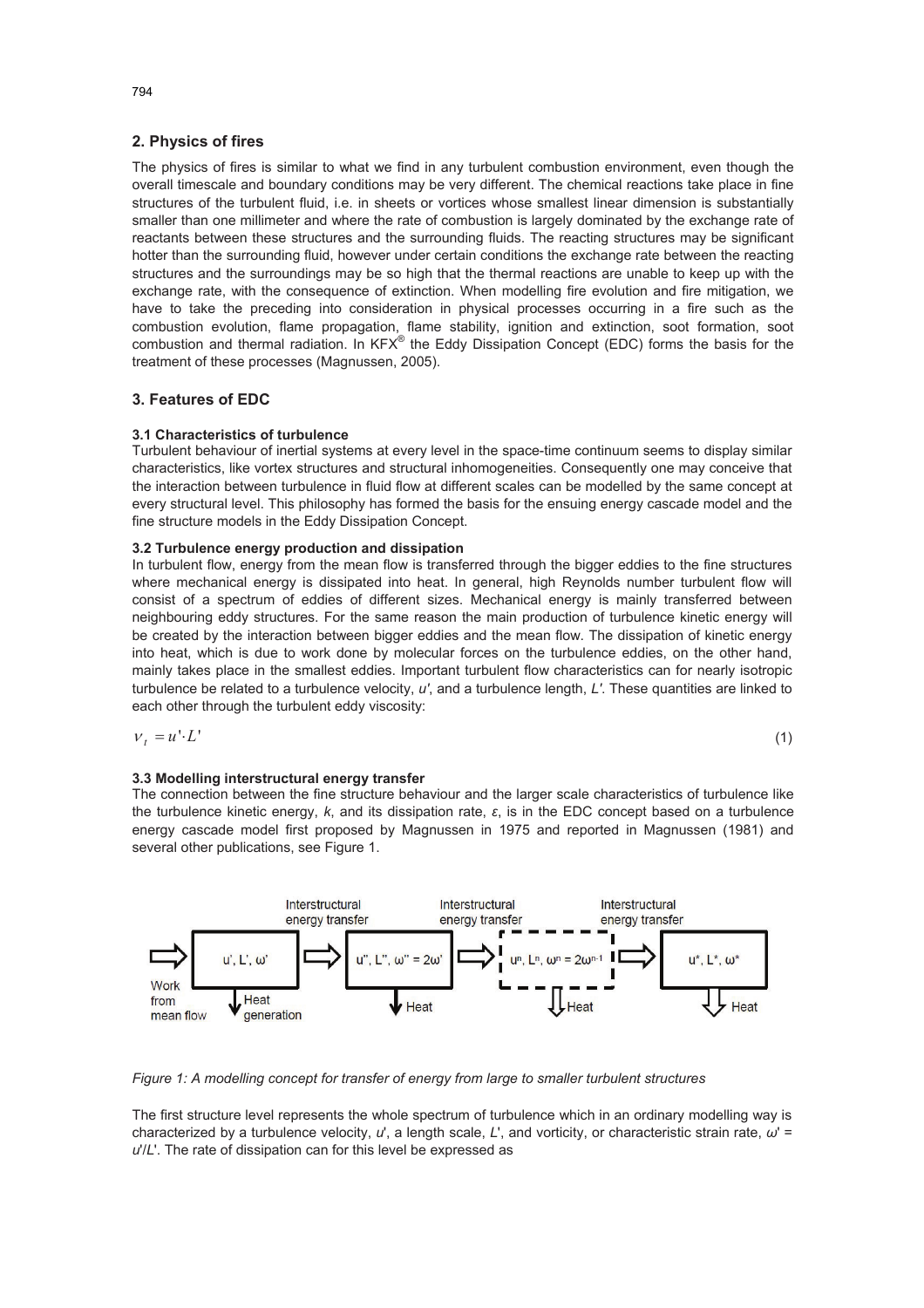$$
\varepsilon = \zeta^2 \left( 12 \frac{u'}{L'} \cdot u''^2 + 15 \cdot v \left( \frac{u'}{L'} \right)^2 \right) \tag{2}
$$

where  $\zeta$  is a numerical constant. By working through the energy spectrum and introducing  $\zeta$  = 0.18 the following characteristic scales for the fine structures are obtained:

$$
u^* = 1.75(\varepsilon \cdot v)^{1/4} \quad \text{and} \quad L^* = 1.43v^{3/4} / \varepsilon^{1/4} \tag{3}
$$

where  $u^*$  is the mass average fine structure velocity,  $L^*$  is the characteristic length scale,  $\varepsilon$  is the rate of dissipation, and *v* is the kinematic velocity. The scales are closely related to the Kolmogorov scales, and it can be shown that the present cascade model is in accordance with Kolmogorov's model for the energy spectrum of the inertial subrange, the 5/3 law, as well as in close resemblance with the existing, but relatively sparse, data for the viscous dissipation range.

#### **3.4 Fine structures**

The tendency towards strong dissipation intermittency in high Reynolds number turbulence was discovered by Batchelor and Townsend (1949), and then studied from two points of view: different statistical models for the cascade of energy starting from a hypothesis of local invariance, or selfsimilarities between motions of different scales, and then by consideration of hydrodynamic vorticity production due to the stretching of vortex lines. It can be concluded that the small scale structures that are responsible for the main part of the dissipation are generated in a much localized fashion. It is assumed that these structures typically consist of large thin vortex sheets, ribbons of vorticity or vortex tubes of random extension folded or tangled in the flow. These small structures are localized in certain fine structure regions whose linear dimensions are considerably larger than the fine structures therein (Kuo and Corrsin, 1972). These regions appear in the highly strained regions between the bigger eddies.

#### **3.5 Reaction space**

Chemical reactions take place when reactants are mixed at molecular scale at sufficiently high temperature. It is known that the microscale processes which are decisive for the molecular mixing as well as dissipation of turbulence energy into heat are severely intermittent i.e. concentrated in isolated regions whose entire volume is only a small fraction of the volume of the fluid. The fine structures are responsible for the dissipation of turbulence energy into heat as well as for the molecular mixing. The fine structure regions thus create the reaction space for non-uniformly distributed reactants, as well as for homogeneously mixed reactants in turbulent flow.

## **3.6 Modelling characteristics of the fine structures**

An important assumption in the EDC is that most of the reactions occur in the smallest scales of the turbulence, the fine structures. When fast chemistry is assumed, the state in the fine structure regions is taken as equilibrium, or at a prescribed state. In the detailed chemistry calculations, the fine structure regions are treated as well-stirred reactors. In order to be able to treat the reactions within this space, it is necessary to know the reaction mass fraction and the mass transfer rate between the fine structure regions and the surrounding fluid. It is assumed that the mass fraction occupied by the fine structures can be expressed by

$$
\gamma^* = \left(\frac{u^*}{u'}\right)^2 \quad \text{or expressed by } k \text{ and } \varepsilon \text{ as } \quad \gamma^* = 4.6 \cdot \left(\frac{v \cdot \varepsilon}{k^2}\right)^{1/2} \tag{4}
$$

The transfer of mass per unit of fluid and unit of time between the fine structures and the surrounding fluid can be expressed as:

$$
m = 2 \cdot \frac{u^*}{L^*} \cdot \gamma^* \quad (1/s) \qquad \text{or} \qquad m = 11.2 \cdot \frac{\varepsilon}{k} \quad (1/s)
$$

## **3.7 Modelling the interstructural mixing processes**

The rate of molecular mixing is determined by the rate of mass transfer between the fine structure regions and the surrounding fluid. The various species are assumed to be homogeneously mixed within the fine structures. One can express the mass transfer rate between a certain fraction, *Ȥ*, of the fine structures and the surrounding fluid as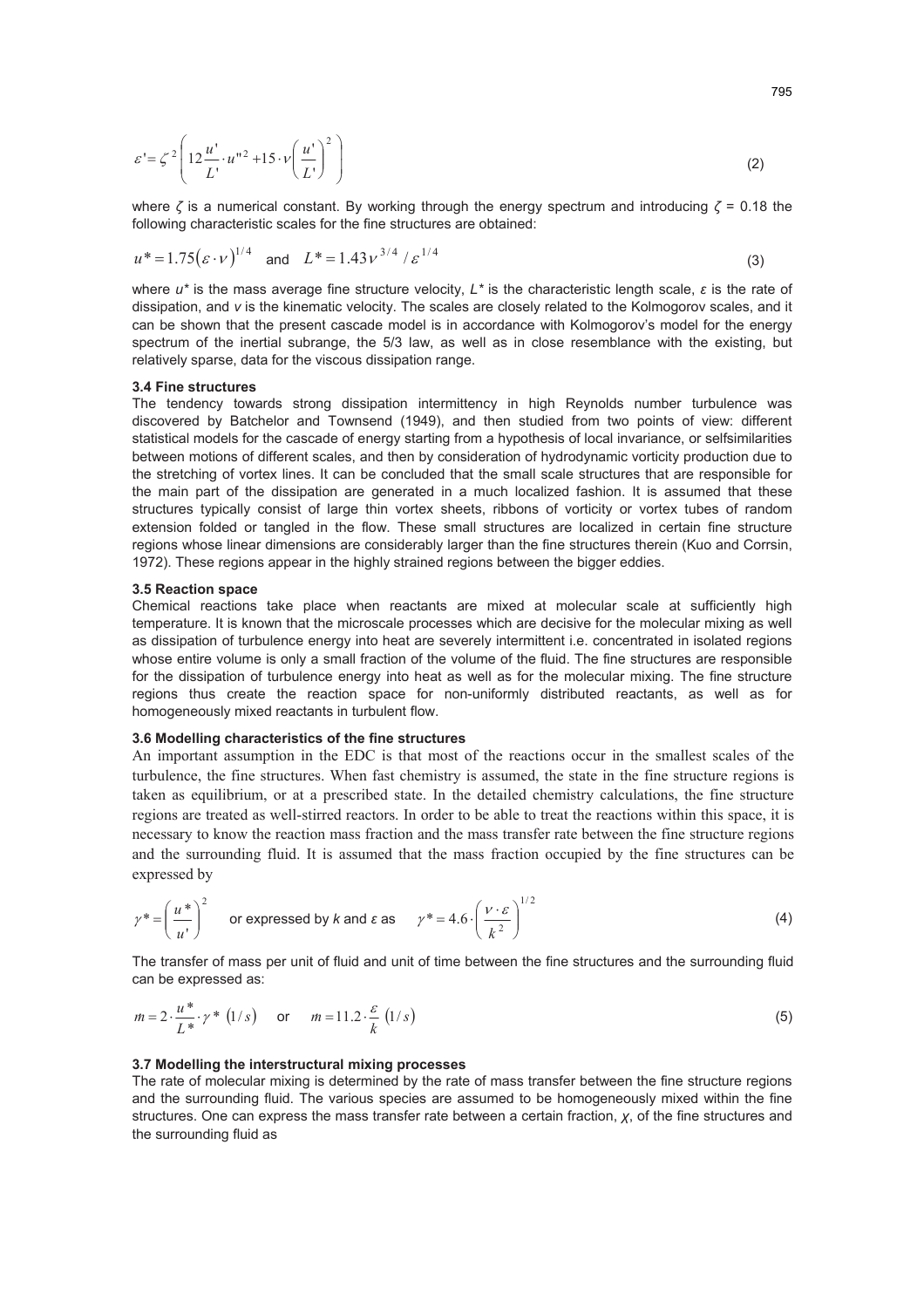$$
\overline{R}_i = \frac{\overline{\rho} \cdot m\chi}{1 - \gamma^* \cdot \chi} \left( \frac{\overline{c}_i}{\overline{\rho}} - \frac{c_i^*}{\rho^*} \right) \left( k g / m^3 / s \right)
$$
(6)

and consequently per unit volume of the fraction, *Ȥ*, of the fine structure regions as

$$
R_i^* = \frac{\rho^* \cdot m^*}{1 - \gamma^* \cdot \chi} \left( \frac{\overline{c}_i}{\overline{\rho}} - \frac{c_i^*}{\rho^*} \right) \left( k g / m^3 / s \right) \tag{7}
$$

where \* denotes the fine structures, **¯** represents a mean value and *i* denotes the species.

#### **3.8 The reacting structures**

When treating combustion reactions,  $\chi$  designates the reacting fraction of the fine structures. Only the fraction, *Ȥ*, which is sufficiently heated will react. Several approaches may be applied to quantify the fraction, *Ȥ*, which certainly is dependent on whether ignited or not. The following rather simple expression has been applied with considerable success:

$$
\chi = \frac{\widetilde{c}_{pr} / (1 + r_{fi})}{\widetilde{c}_{\min} + \widetilde{c}_{pr} / (1 + r_{fi})}
$$
(8)

where  $\widetilde{c}_{_{pr}}$  is the local mean concentration of reaction products,  $\widetilde{c}_{_{\min}}$  is the smallest of  $\widetilde{c}_{_{fi}}$  and  $\widetilde{c}_{_{o2}}/r_{_{fi}}$  ,

and  $r_{\rm fu}$  is the stoichiometric oxygen requirement.  $\chi$ , which is a progress variable for the thermal reactions, gives a probability of reaction that is symmetric around the stoichiometric value.

#### **3.9 Detailed chemical kinetics**

According to the EDC the preceding gives the necessary quantitative format for full chemical kinetic treatment of the reacting fine structures in turbulent premixed and diffusion flames. The method can readily be extended to treatment of reactions also in the surrounding fluid, which may be necessary for the treatment of for instance  $NO<sub>x</sub>$  formation, especially in premixed flames. The mean reaction rate can in this case be expressed as

$$
\frac{\overline{R}_{i}}{\overline{\rho}} = \gamma^* \cdot \chi \frac{R_{i}^*}{\rho^*} + (1 - \gamma^* \cdot \chi) \frac{R_{i}^o}{\rho^o}
$$
\n
$$
\tag{9}
$$

where  $R_i^o$  is the reaction rate in the surrounding fluid.

One interesting approach to avoid detailed chemical kinetic treatment, is to precalculate equilibrium concentrations of major species as a function of mixture fraction and temperature, and assume that these values are reached in the fine structure reactor, or to apply simplified reaction mechanisms.

## **4. Modelling of some physical processes in KFX®**

- Turbulence is modelled with the standard  $\kappa$   $\epsilon$  model including buoyancy terms and standard constants.
- Gas dispersion and species transport are modelled by general transport equations and constants.
- Combustion is treated accordingly to the EDC. Chemistry is treated by algebraic equations based on detailed chemical kinetics.
- Flame propagation is automatic generated by EDC.
- Extinction is modelled from time scales generated by detailed chemistry.
- Soot formation and combustion is treated according to modified versions of the models of Magnussen and Hjertager (1976) and Magnussen et al. (1978). A key issue is to relate soot formation to the carbon content of the hydrocarbon compounds, thus making the computation independent of the complexity of chemistry treatment.
- Water droplets are transported in a Lagrangian way in terms of parcels. Droplet evaporation and breakup are included.
- Radiation is modelled according to the discrete transport method of Lockwood and Shah (Shah, 1979). Absorption coefficients for water vapour, water droplets, carbon dioxide and soot are included (Leckner, 1972).

796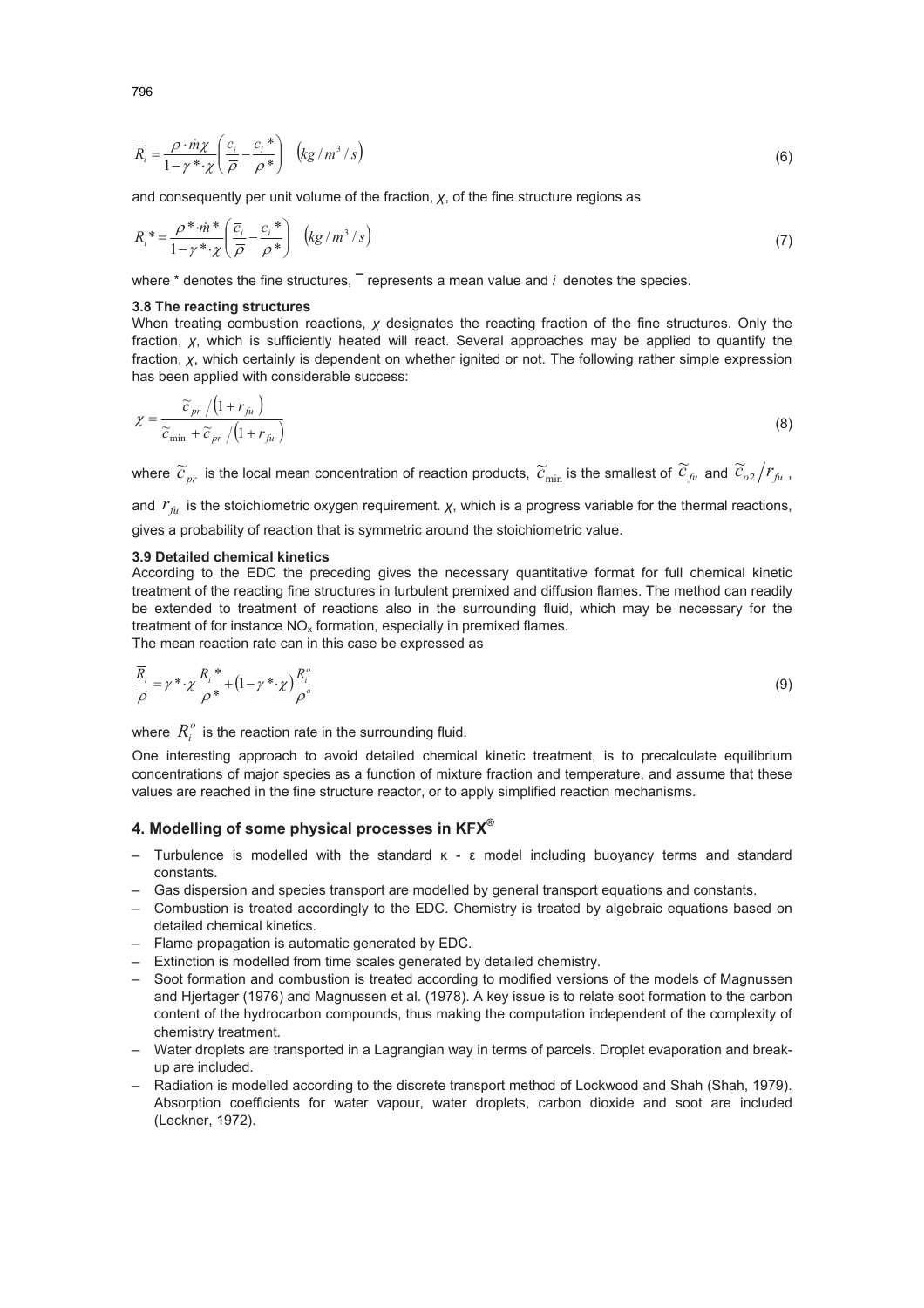## **5. Computational elements of KFX®**

- KFX® is a three-dimensional, time-dependent finite-volume CFD code which solves the fundamental conservation equations for turbulent flow and combustion using a non-uniform Cartesian grid.
- The grid system can be generated automatic or manually.
- A large number of special cells have been developed for boundary conditions of practical interest.
- KFX® includes pool spreading models and special cells for high-pressure gas releases.
- KFX® includes powerful CAD import capabilities where CAD geometries, including electronic maps of terrain, buildings, modules, process plants, etc., are converted automatically into computational cells for solid constructions or surface/volume porosities used by the KFX® calculation model.
- Results can be presented in a number of different ways, including visualizations in the CAD geometry.
- Videos can be generated at observation points inside and outside the computational domain.
- KFX® is interfaced with structure response models.

## **6. Examples from industry application**

KFX<sup>®</sup> has been used in a number of industry applications ranging from gas dispersion to fire evolution, fire mitigation by water droplets, escape route analysis and structural collapse in complex geometries.



*Figure 2: Examples of KFX® simulation results showing EDC with detailed chemistry, TNF D (top), and an FPSO vessel fire, including radiation footprints on structures (bottom)* 



*Figure 3: A 56 m flame from a high-pressure gas release experiment (left) vs. flame predicted by KFX® (right)*